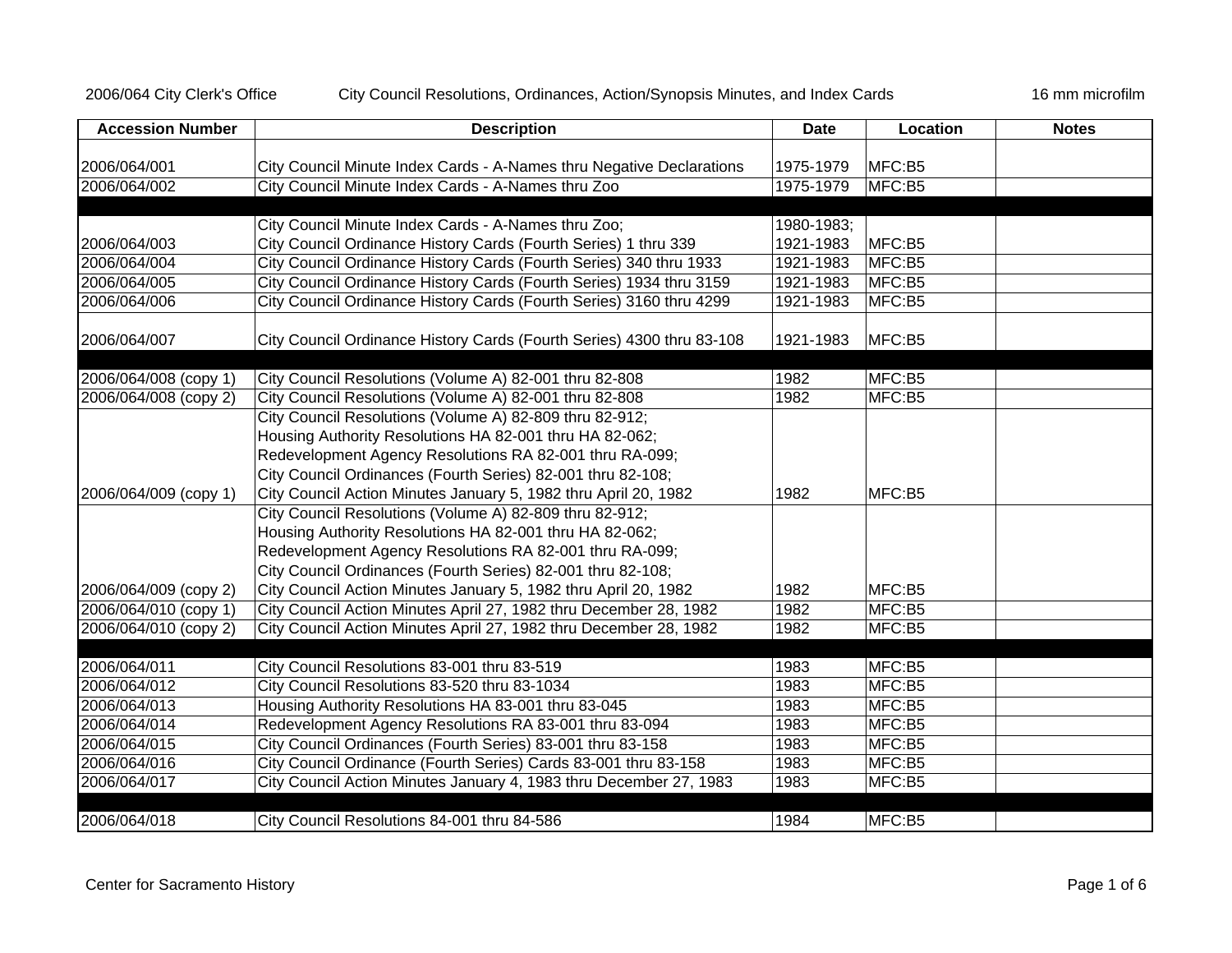| <b>Accession Number</b> | <b>Description</b>                                                 | <b>Date</b> | Location<br><b>Notes</b> |
|-------------------------|--------------------------------------------------------------------|-------------|--------------------------|
| 2006/064/019            | City Council Resolutions 84-587 thru 84-1065                       | 1984        | MFC:B5                   |
| 2006/064/020            | Housing Authority Resolutions HA 84-001 thru 84-038                | 1984        | MFC:B5                   |
| 2006/064/021            | Redevelopment Agency Resolutions RA 84-001 thru 84-078             | 1984        | MFC:B5                   |
| 2006/064/022            | City Council Ordinances (Fourth Series) 84-001 thru 84-118         | 1984        | MFC:B5                   |
| 2006/064/023            | City Council Action Minutes January 3, 1984 thru December 26, 1984 | 1984        | MFC:B5                   |
|                         |                                                                    |             |                          |
| 2006/064/024            | City Council Resolutions 85-001 thru 85-846                        | 1985        | MFC:B5                   |
| 2006/064/025            | City Council Resolutions 85-847 thru 85-1002                       | 1985        | MFC:B5                   |
| 2006/064/026            | Housing Authority Resolutions HA 85-001 thru 85-047                | 1985        | MFC:B5                   |
| 2006/064/027            | Redevelopment Agency Resolutions RA 85-001 thru 85-118             | 1985        | MFC:B5                   |
| 2006/064/028            | City Council Ordinances (Fourth Series) 85-001 thru 85-110         | 1985        | MFC:B5                   |
| 2006/064/029            | City Council Action Minutes January 2, 1985 thru December 30, 1985 | 1985        | MFC:B5                   |
|                         |                                                                    |             |                          |
| 2006/064/030            | City Council Resolutions 86-001 thru 86-492                        | 1986        | MFC:B5                   |
| 2006/064/031            | City Council Resolutions 86-231 thru 86-348                        | 1986        | MFC:B5                   |
| 2006/064/032            | City Council Resolutions 86-493 thru 86-987                        | 1986        | MFC:B5                   |
| 2006/064/033            | Housing Authority Resolutions HA 86-001 thru 86-032                | 1986        | MFC:B5                   |
| 2006/064/034            | Redevelopment Agency Resolutions RA 86-001 thru 86-081             | 1986        | MFC:B5                   |
| 2006/064/035            | City Council Ordinances (Fourth Series) 86-001 thru 86-126         | 1986        | MFC:B5                   |
| 2006/064/036            | City Council Action Minutes January 7, 1986 thru December 30, 1986 | 1986        | MFC:B5                   |
|                         |                                                                    |             |                          |
| 2006/064/037            | City Council Resolutions 87-001 thru 87-673                        | 1987        | MFC:B5                   |
| 2006/064/038            | City Council Resolutions 87-674 thru 87-1035                       | 1987        | MFC:B5                   |
| 2006/064/039            | Housing Authority Resolutions HA 87-001 thru 87-031                | 1987        | MFC:B5                   |
| 2006/064/040            | Redevelopment Agency Resolutions RA 87-001 thru 87-115             | 1987        | MFC:B5                   |
| 2006/064/041            | City Council Ordinances (Fourth Series) 87-001 thru 87-116         | 1987        | MFC:B5                   |
| 2006/064/042            | City Council Action Minutes January 6, 1987 thru December 15, 1987 | 1987        | MFC:B5                   |
|                         |                                                                    |             |                          |
| 2006/064/043            | City Council Resolutions 88-001 thru 88-722                        | 1988        | MFC:B5                   |
| 2006/064/044            | City Council Resolutions 88-723 thru 88-1089                       | 1988        | MFC:B5                   |
| 2006/064/045            | Housing Authority Resolutions HA 88-001 thru 88-045                | 1988        | MFC:B5                   |
| 2006/064/046            | Redevelopment Agency Resolutions RA 88-001 thru 88-091             | 1988        | MFC:B5                   |
| 2006/064/047            | City Council Ordinances (Fourth Series) 88-001 thru 88-089         | 1988        | MFC:B5                   |
| 2006/064/048            | City Council Action Minutes January 5, 1988 thru December 15, 1988 | 1988        | MFC:B5                   |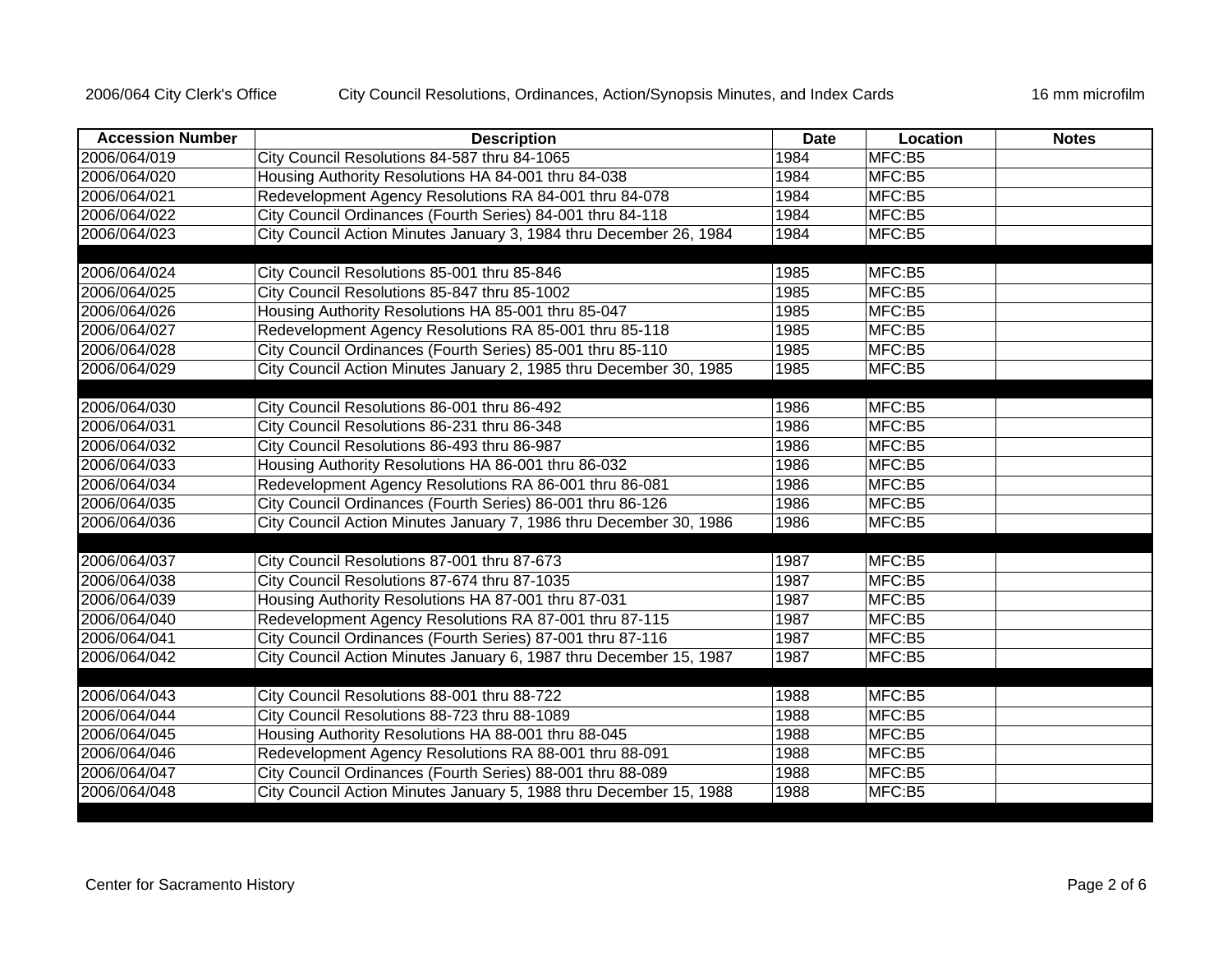2006/064 City Clerk's Office City Council Resolutions, Ordinances, Action/Synopsis Minutes, and Index Cards 16 mm microfilm

| <b>Accession Number</b> | <b>Description</b>                                                  | <b>Date</b> | Location | <b>Notes</b> |
|-------------------------|---------------------------------------------------------------------|-------------|----------|--------------|
|                         | City Council Ordinance Cards (Fourth Series) CC 89-001 thru 89-094; |             |          |              |
|                         | City Council Resolutions 89-001 thru 89-390;                        |             |          |              |
| 2006/064/049            | City Council Resolutions 89-514 thru 89-730                         | 1989        | MFC:B5   |              |
|                         | City Council Resolutions 89-391 thru 89-513;                        |             |          |              |
|                         | City Council Resolutions 89-731 thru 89-965;                        |             |          |              |
| 2006/064/050            | Housing Authority Resolutions HA 89-001 thru 89-050                 | 1989        | MFC:B5   |              |
|                         | Redevelopment Agency Resolutions RA 89-001 thru 89-108;             |             |          |              |
|                         | City Council Ordinances (Fourth Series) 89-001 thru 89-094;         |             |          |              |
| 2006/064/051            | Financing Authority Resolutions FA 89-001 thru 89-002               | 1989        | MFC:B5   |              |
| 2006/064/052            | City Council Action Minutes January 3, 1989 thru December 12, 1989  | 1989        | MFC:B5   |              |
|                         |                                                                     |             |          |              |
| 2006/064/053            | City Council Resolutions 90-001 thru 90-777                         | 1990        | MFC:B5   |              |
| 2006/064/054            | City Council Resolutions 90-778 thru 90-1017                        | 1990        | MFC:B5   |              |
| 2006/064/055            | Housing Authority Resolutions HA 90-001 thru 90-035                 | 1990        | MFC:B5   |              |
| 2006/064/056            | Redevelopment Agency Resolutions RA 90-001 thru 90-112              | 1990        | MFC:B5   |              |
| 2006/064/057            | City Council Ordinances (Fourth Series) 90-001 thru 90-065          | 1990        | MFC:B5   |              |
| 2006/064/058            | City Council Ordinance Cards (Fourth Series) CC 90-001 thru 90-065  | 1990        | MFC:B5   |              |
| 2006/064/059            | City Council Action Minutes January 2, 1990 thru December 11, 1990  | 1990        | MFC:B5   |              |
|                         |                                                                     |             |          |              |
| 2006/064/060            | City Council Resolutions 91-001 thru 91-682                         | 1991        | MFC:B5   |              |
| 2006/064/061            | City Council Resolutions 91-683 thru 91-1035                        | 1991        | MFC:B5   |              |
|                         | Housing Authority Resolutions HA 91-001 thru 91-041;                |             |          |              |
|                         | Financing Authority Resolutions FA 91-001 thru 91-003;              |             |          |              |
| 2006/064/062            | Redevelopment Agency Resolutions RA 91-001 thru 91-079              | 1991        | MFC:B5   |              |
| 2006/064/063            | Redevelopment Agency Resolutions RA 91-080 thru 91-114              | 1991        | MFC:B5   |              |
| 2006/064/064            | City Council Ordinances (Fourth Series) 91-001 thru 91-092          | 1991        | MFC:B5   |              |
| 2006/064/065            | City Council Ordinance Cards (Fourth Series) CC 91-001 thru 91-092  | 1991        | MFC:B5   |              |
| 2006/064/066            | City Council Action Minutes January 3, 1991 thru December 17, 1991  | 1991        | MFC:B5   |              |
| 2006/064/067            | City Council Resolutions 92-001 thru 92-540                         | 1992        | MFC:B5   |              |
| 2006/064/068            | City Council Resolutions 92-541 thru 92-850                         | 1992        | MFC:B5   |              |
|                         | City Council Resolutions 92-851 thru 92-926;                        |             |          |              |
|                         | Redevelopment Agency Resolutions RA 92-001 thru 92-115;             |             |          |              |
|                         | Housing Authority Resolutions HA 92-001 thru 92-030;                |             |          |              |
| 2006/064/069            | Financing Authority Resolutions FA 92-001 thru 92-003               | 1992        | MFC:B5   |              |
| 2006/064/070            | City Council Ordinances (Fourth Series) 92-001 thru 92-076          | 1992        | MFC:B5   |              |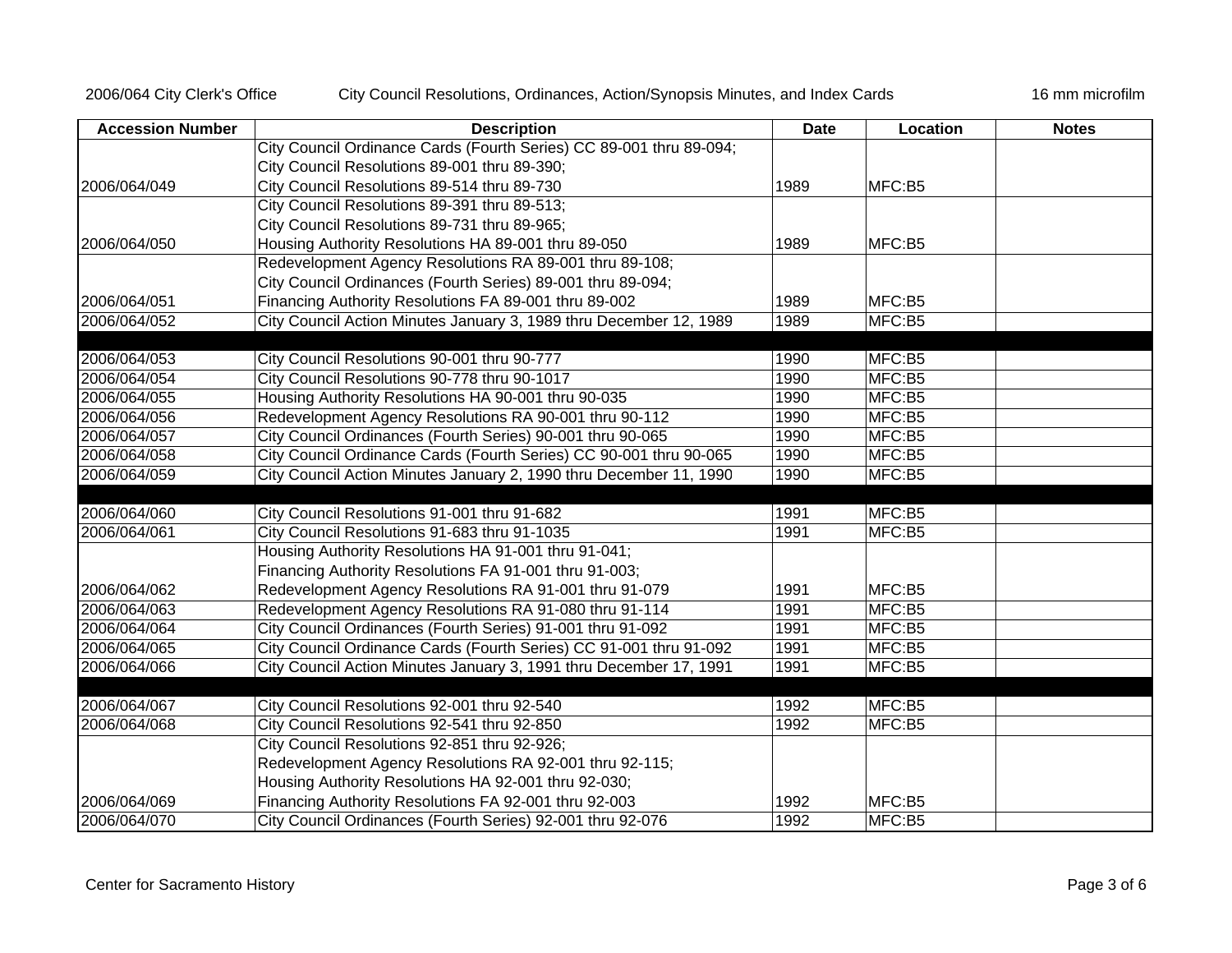2006/064 City Clerk's Office City Council Resolutions, Ordinances, Action/Synopsis Minutes, and Index Cards 16 mm microfilm

| <b>Accession Number</b> | <b>Description</b>                                                  | <b>Date</b> | Location | <b>Notes</b> |
|-------------------------|---------------------------------------------------------------------|-------------|----------|--------------|
| 2006/064/071            | City Council Ordinance Cards (Fourth Series) CC 92-001 thru 92-076  | 1992        | MFC:B5   |              |
| 2006/064/072            | City Council Action Minutes January 7, 1992 thru December 14, 1992  | 1992        | MFC:B5   |              |
|                         |                                                                     |             |          |              |
| 2006/064/073            | City Council Resolutions 93-001 thru 93-545                         | 1993        | MFC:B5   |              |
|                         | City Council Resolutions 93-546 thru 93-742;                        |             |          |              |
|                         | City Council Ordinances (Fourth Series) 93-001 thru 93-071;         |             |          |              |
| 2006/064/074            | Redevelopment Agency Resolutions RA 93-001 thru 93-106              | 1993        | MFC:B5   |              |
|                         |                                                                     |             |          |              |
| 2006/064/075            | City Council Resolutions 94-001 thru 94-473                         | 1994        | MFC:B5   |              |
|                         | City Council Resolutions 94-474 thru 94-738;                        |             |          |              |
|                         | City Council Ordinances (Fourth Series) 94-001 thru 94-054;         |             |          |              |
|                         | Redevelopment Agency Resolutions RA 94-001 thru 94-071;             |             |          |              |
|                         | Housing Authority Resolutions HA 93-001 thru 93-030;                |             |          |              |
|                         | Housing Authority Resolutions HA 94-001 thru 94-017;                |             |          |              |
|                         | Financing Authority Resolutions FA 93-001 thru 93-004;              |             |          |              |
|                         | Financing Authority Resolutions FA 94-001 thru 94-005;              |             |          |              |
|                         | City Council Ordinance Cards (Fourth Series) CC 93-001 thru 93-071; |             |          |              |
| 2006/064/076            | City Council Ordinance Cards (Fourth Series) CC 94-001 thru 94-054  | 1993/1994   | MFC:B5   |              |
| 2006/064/077            | City Council Action Minutes January 4, 1994 thru December 13, 1994  | 1994        | MFC:B5   |              |
|                         |                                                                     |             |          |              |
| 2006/064/078            | City Council Resolutions 95-001 thru 95-415                         | 1995        | MFC:B5   |              |
|                         | City Council Resolutions 95-416 thru 95-720;                        |             |          |              |
|                         | Housing Authority Resolutions HA 95-001 thru 95-017;                |             |          |              |
|                         | Financing Authority Resolutions FA 95-001 thru 95-005;              |             |          |              |
| 2006/064/079            | City Council Action Minutes January 2, 1995 thru December 12, 1995  | 1995        | MFC:B5   |              |
|                         | City Council Ordinances (Fourth Series) 95-001 thru 95-072;         |             |          |              |
|                         | Redevelopment Agency RA 95-001 thru 95-052;                         |             |          |              |
| 2006/064/080            | City Council Ordinance Cards (Fourth Series) CC 95-001 thru 95-072  | 1995        | MFC:B5   |              |
|                         |                                                                     |             |          |              |
| 2006/064/081            | City Council Resolutions 96-001 thru 96-575                         | 1996        | MFC:B6   |              |
| 2006/064/082            | City Council Resolutions 96-576 thru 96-717                         | 1996        | MFC:B6   |              |
|                         | Housing Authority Resolutions HA 96-001 thru 96-011;                |             |          |              |
| 2006/064/083            | Redevelopment Agency Resolutions RA 96-001 thru 96-036              | 1996        | MFC:B6   |              |
| 2006/064/084            | City Council Ordinances (Fourth Series) 96-001 thru 96-070          | 1996        | MFC:B6   |              |
| 2006/064/085            | City Council Ordinance Cards (Fourth Series) CC 96-001 thru 96-070  | 1996        | MFC:B6   |              |
| 2006/064/086            | City Council Action Minutes January 4, 1996 thru December 17, 1996  | 1996        | MFC:B6   |              |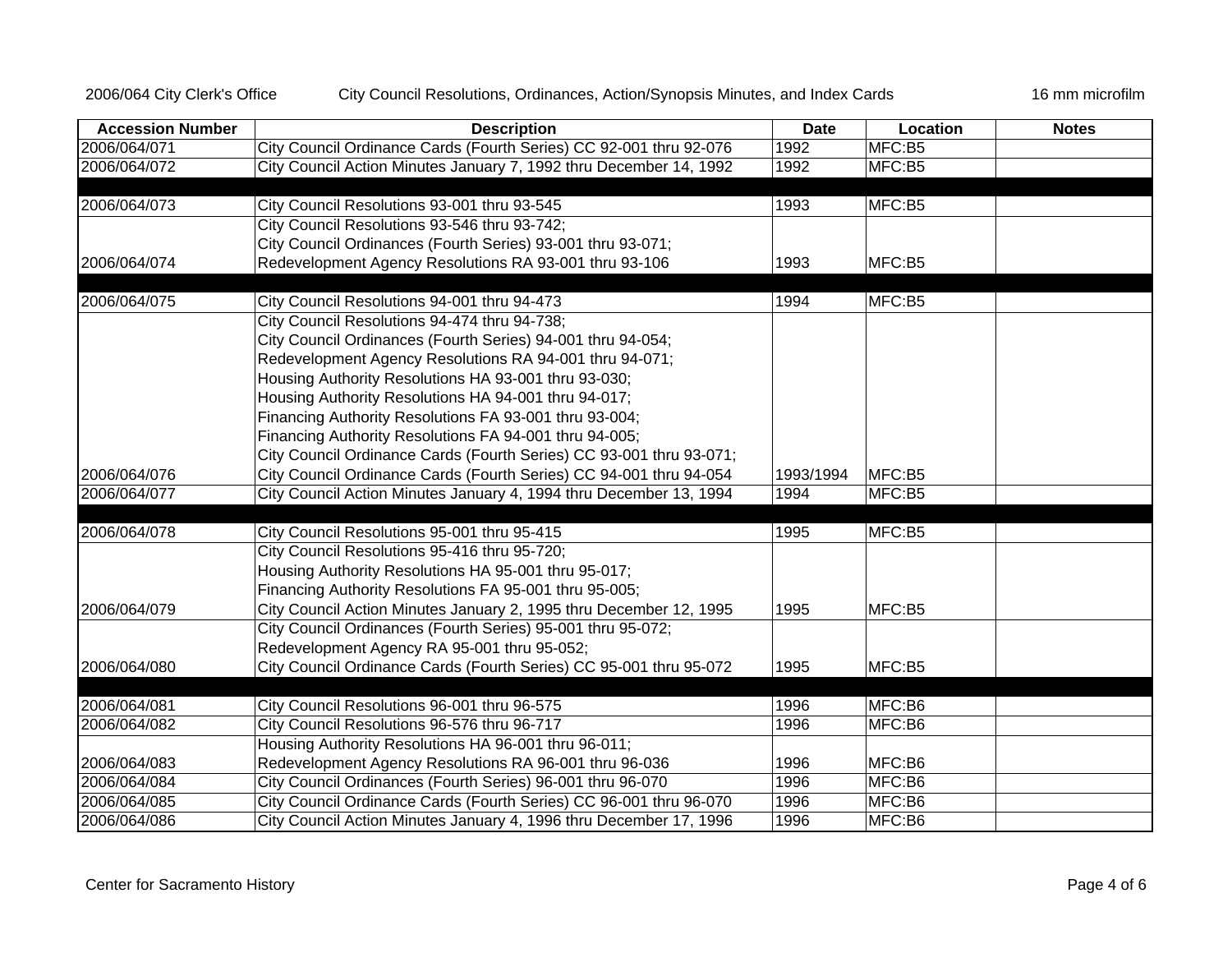| <b>Accession Number</b> | <b>Description</b>                                                  | <b>Date</b> | <b>Location</b> | <b>Notes</b>                |
|-------------------------|---------------------------------------------------------------------|-------------|-----------------|-----------------------------|
|                         |                                                                     |             |                 |                             |
|                         | City Council Resolutions 97-001 thru 97-690;                        |             |                 |                             |
| 2006/064/087            | City Council Ordinances (Fourth Series) 97-001 thru 97-077          | 1997        | MFC:B6          |                             |
|                         | Redevelopment Agency Resolutions RA 97-001 thru 97-043;             |             |                 |                             |
|                         | Housing Authority Resolutions HA 97-001 thru 97-010;                |             |                 |                             |
| 2006/064/088            | Financing Authority Resolutions FA 97-001 thru 97-002               | 1997        | MFC:B6          |                             |
| 2006/064/089            | City Council Ordinance Cards (Fourth Series) CC 97-001 thru 97-077  | 1997        | MFC:B6          |                             |
| 2006/064/090            | City Council Action Minutes January 7, 1997 thru December 16, 1997  | 1997        | MFC:B6          |                             |
| 2006/064/091            | City Council Agenda Synopsis January 7, 1997 thru December 16, 1997 | 1997        | MFC:B6          |                             |
| 2006/064/092            | City Council Resolutions 98-001 thru 98-642                         | 1998        | MFC:B6          |                             |
|                         | Housing Authority Resolutions HA 98-001 thru 98-009;                |             |                 |                             |
|                         | Redevelopment Agency Resolutions RA 98-001 thru 98-062;             |             |                 |                             |
| 2006/064/093            | Financing Authority Resolutions FA 98-001 thru 98-006               | 1998        | MFC:B6          |                             |
|                         | City Council Ordinances (Fourth Series) 98-001 thru 98-052;         |             |                 |                             |
| 2006/064/094            | City Council Ordinance Cards (Fourth Series) CC 98-001 thru 98-052  | 1998        | MFC:B6          |                             |
|                         |                                                                     |             |                 |                             |
| 2006/064/095            | City Council Agenda Synopsis January 6, 1998 thru December 15, 1998 | 1998        | MFC:B6          |                             |
|                         |                                                                     |             |                 |                             |
| 2006/064/096            | City Council Action Minutes January 6, 1998 thru December 14, 1999  | 1998/1999   | MFC:B6; 35:82   | PDF format available        |
| 2006/064/097            | City Council Resolutions 99-001 thru 99-597                         | 1999        | MFC:B6; 35:82   | <b>PDF</b> format available |
|                         | City Council Resolutions 99-598 thru 99-735;                        |             |                 |                             |
| 2006/064/098            | City Council Resolutions 00-001 thru 00-450                         | 1999/2000   | MFC:B6; 35:82   | <b>PDF</b> format available |
| 2006/064/099            | City Council Resolutions 00-451 thru 00-742                         | 2000        | MFC:B6; 35:82   | PDF format available        |
|                         | Redevelopment Agency Resolutions RA 00-001 thru 00-073;             |             |                 |                             |
| 2006/064/100            | Redevelopment Agency Resolutions RA 99-001 thru 99-045              | 1999/2000   | MFC:B6; 35:82   | PDF format available        |
|                         | Financing Authority Resolutions FA 03-001 thru 03-004;              |             |                 |                             |
|                         | Financing Authority Resolutions FA 02-001 thru 02-004;              |             |                 |                             |
|                         | Financing Authority Resolutions FA 01-001 thru 01-003;              |             |                 |                             |
|                         | Financing Authority Resolutions FA 00-001 thru 00-005;              |             |                 |                             |
|                         | Financing Authority Resolutions FA 99-001 thru 99-008;              |             |                 |                             |
|                         | Financing Authority Resolutions FA 98-001 thru 98-006;              |             |                 |                             |
| 2006/064/100            | Financing Authority Resolutions FA 97-001 thru 97-002;              | 1997/2003   | MFC:B6; 35:82   | PDF format available        |